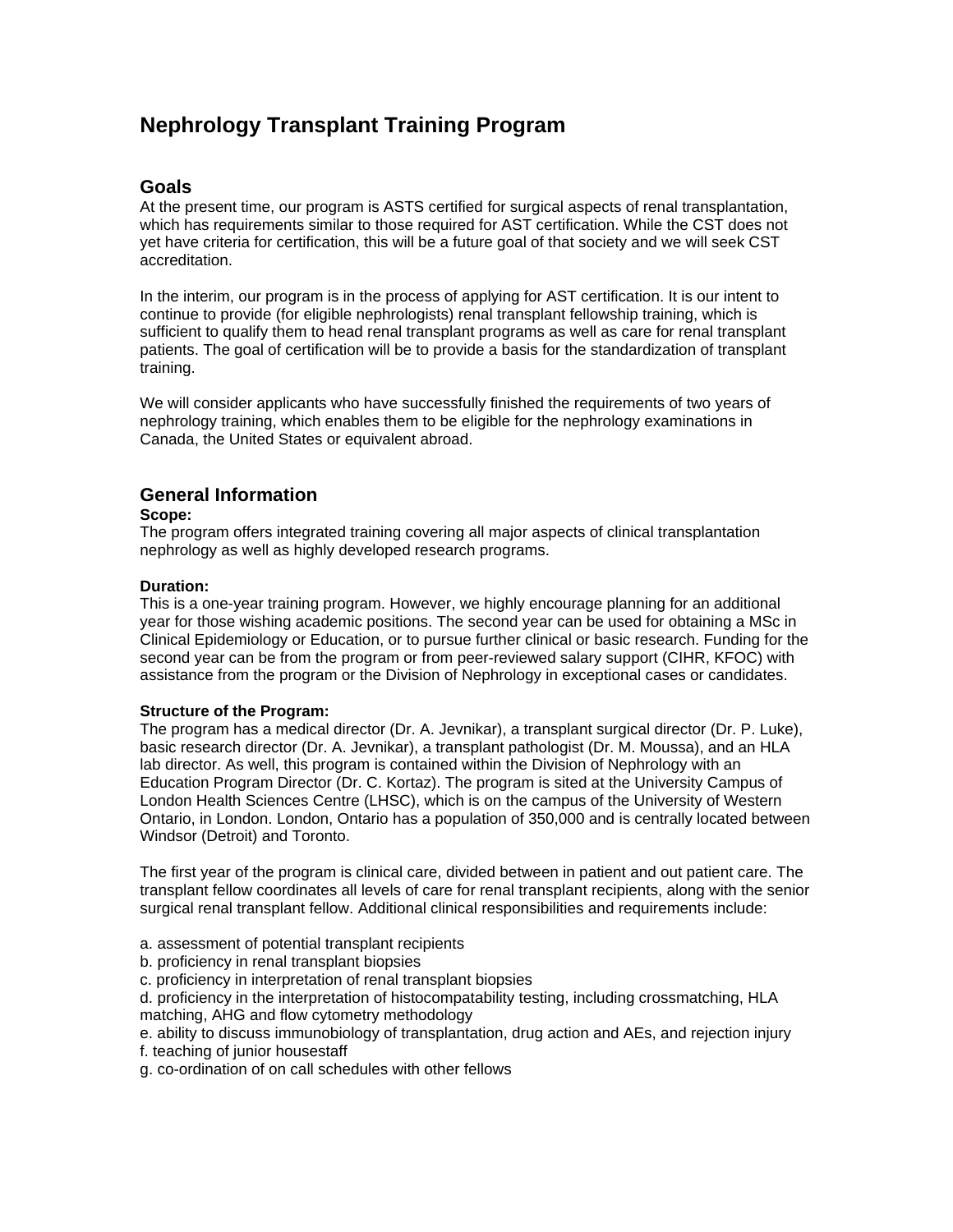#### **Research Opportunities:**

During the program, the fellow will be expected to carry out a research project. This may be clinical or may be laboratory based. This will be organized with the director but may be in with any member of the transplant team. Travel bursaries are available for fellows to attend one national (CST) and one intermational (ATC) meeting. A "pre-AST" meeting is held annually to provide a forum for practice talks and presentations.

#### **Organized Teaching**

A full complement of rounds, conferences, visiting professors days and seminar sessions is directed specifically to Transplant Fellows. Fellows may also participate in corresponding conferences and seminars available for General Internal Medicine and other subspecialties, if time permits. There is monthly journal club meeting, organized by fellows and attended by faculty and house-staff. There are didactic teaching sessions which cover the spectrum of transplantation. Additionally, elective times are encouraged and arranged for the following: 1. Transplantation infectious diseases - one month with Dr. Atul Humar in Toronto 2. Histocompatibility - one month with Dr. Peter Nickerson in Winnipeg. This will also contain some pathology assessment of surveillance biopsies at 1 to 6 months, as our program does not routinely do these.

# **Evaluation**

The following are the criteria by which certification for Fellows is granted from AST-accredited programs. Please note that almost all of these are currently in place at LHSC.

#### Criteria changes effective August 3, 2004

1) The transplant program must be UNOS approved as a Renal Transplant Program, and be affiliated with an ACGME-approved nephrology program. Transplant programs that are not UNOS approved and/or affiliated with an ACGME approved nephrology program will be evaluated by the AST/ASN Renal Fellowship Training Accreditation Program Committee on a case-by-case basis.

2) The transplant program must perform at least 10 renal transplants per year for each first year, general nephrology fellow in training and an additional 30 transplants per year for each renal transplant fellow to be trained. The minimum number of transplant biopsies to be performed by the fellow during the fellowship year is 10. This criterion ensures that the renal transplant fellowship program will not encroach upon the RRC-IM requirement that all nephrology trainees must manage 10 new transplant recipients.

3) The program must have a full-time faculty member or members capable of teaching a curriculum with a broad base of knowledge in transplant medicine. The curriculum designed by the RENAL transplant FELLOWSHIP program director needs to include training and experience in end-stage renal disease, training in the selection of appropriate transplant recipients and donors, experience in the immediate and long term care of the transplant recipient, and training in the performance of renal transplant biopsies. Additionally there must be an emphasis on the management of immunosuppressive agents and the evaluation of renal transplant dysfunction. Combined surgical and medical rounds should be conducted on a regular basis. It is strongly recommended that the didactic section of the program follow the AST's Primer on Transplantation.

4) The program must provide patient co-management responsibility with transplant surgeons from the peri-operative through the outpatient period. The renal trainee must primarily manage the transplant recipient's medical care including hypertension, diabetes, and dialytic problems. Trainees must also serve as a primary member of the transplant team and participate in making decisions about immunosuppression. The transplant renal fellow must be primarily responsible for 30 in-patient renal transplant recipients and 30 outpatient recipients over a period of 12 months. Outpatient follow-up must be continuous for a minimum of at least three months. Training must be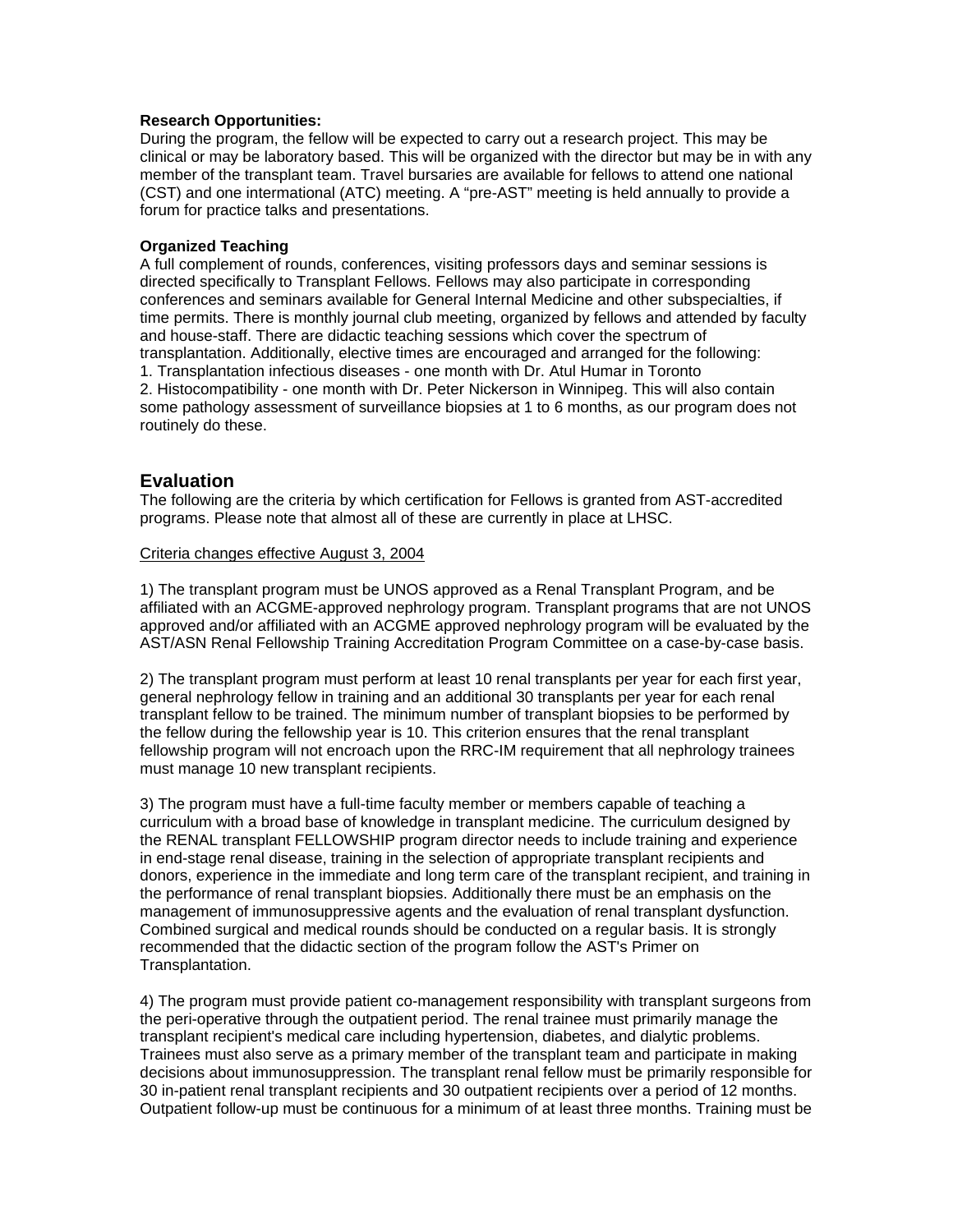completed within 12 continuous months; a minimum of six months of training must be performed in inpatient clinical service and the remaining months should be selected to gain experience in tissue typing, experience on another organ transplant service or clinical or basic research projects associated with transplantation.

5) The program is to provide training in: a) the indications for, b) the performance of, and c) interpretation of, renal transplant biopsies. The transplant fellow must perform a minimum of 30 transplant biopsies during the training period. Documentation of the completion of these biopsies is required. Furthermore the program must provide didactic pathological experience with the trainee reviewing renal transplant biopsies with an experienced renal transplant pathologist.

6) The renal transplant fellow must observe at least three renal transplants (deceased donor and living related or living unrelated) and also must observe at least three procurement procedures.

7) The renal transplant fellowship program director must provide a letter to the fellow within two months of successful fellowship completion, stating that the trainee has met all of the above criteria and is capable of being certified as a UNOS transplant physician. A copy of this letter along with a written statement validating the transplant fellow's participation in the required didactic sessions and patient management experiences must be sent to the AST National Office for the program file and a copy of the letter should be given to the fellows. Documentation that the renal transplant fellow has performed the prerequisite number of 30 in-patient and 30 outpatient recipient encounters; 3 surgical observations, 3 procurement OBSERVATIONS and 30 renal transplant biopsies must be kept by the fellow. Documentation should, at a minimum, be in the form of a log that contains the date of patient contact, type of examination, type of procedure performed or observed and the signature of the transplant physician present. The fellow will be required to complete an evaluation form at six months into the program and at the completion of the 12-month fellowship. Each training program director will be responsible to ensure that the fellow receives and completes the forms. The forms should be sent to the AST National Office. Upon receipt, the committee will review the forms and a copy will be provided to the Transplant Training Program Director. These forms will help maintain a consistency of the education mission of the program.

In addition, the fellow at the successful completion of required training shall be competent to provide comprehensive, specialized medical care based on a high standard of demonstrated component skills. These skills should clearly exceed those demonstrated by the certified nephrologist as transplant care is additional to general nephrology.

Specifically, by the completion of the training program, the candidate will have had an opportunity to demonstrate the following:

#### **i) Clinical Judgment**

This is the process by which clinical decisions are made. Good clinical judgment encompasses: (a) integrating medical facts and clinical data,

- (b) weighing alternatives,
- (c) understanding the limitations of knowledge,
- (d) recognizing complications of disease and side effects of treatment,

(e) instituting prompt measures to deal with serious or life-threatening clinical manifestations,

(f) incorporating the consideration of risks and benefits to the patient, and

(g) developing a logical plan for evaluation of both immediate and long-term management of the renal transplant patient.

#### **ii) Medical Knowledge**

This is defined as specialized, currently accepted, and up-to-date knowledge and information that is required to function as an expert clinical transplant nephrologist. This includes a broad knowledge of the pathogenesis, natural history and management of kidney transplants; renal physiology; disorders of fluid, electrolyte and acid-base regulation; normal and disordered mineral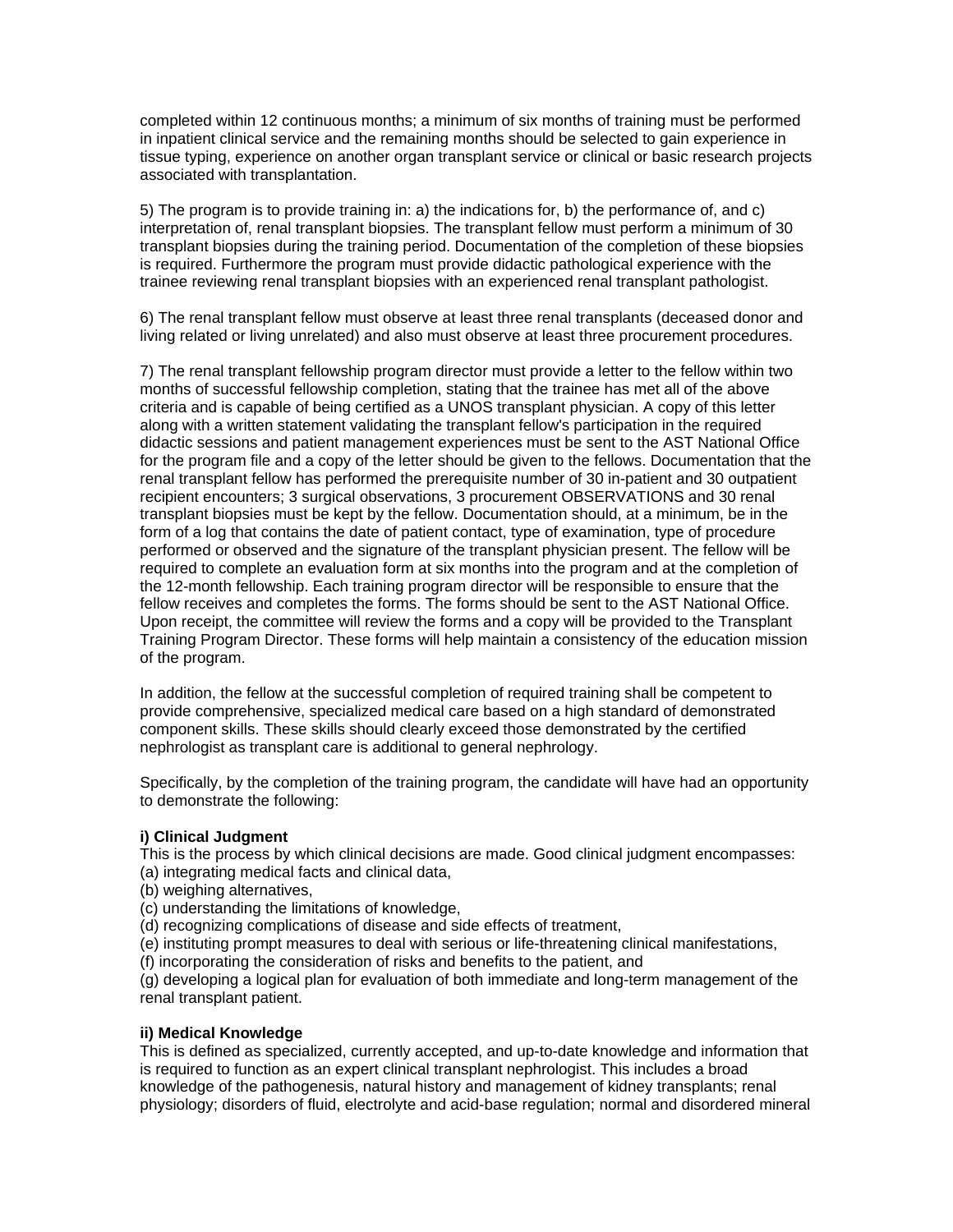metabolism; chronic renal failure; the management of patients receiving immunosuppressive therapy; and the management and diagnosis of hypertension. The clinical nephrologist also must be proficient in the principles and applications of various forms of renal replacement therapy, including hemodialysis and when to apply to the failing transplant.

### **iii) Clinical Skills**

These include:

- a) obtaining appropriately directed medical histories which are precise, logical, thorough, and reliable,
- b) conducting expert, focused physical examinations that elicit subtle findings and are directed toward the patient's problems,
- c) demonstrating understanding and proficiency while minimizing risk and discomfort to the patients in the performance of certain diagnostic and therapeutic procedures. (See above for requirements).

### **iv) Humanistic Qualities**

These are integrity, respect, and compassion as demonstrated in the care of patients and their families. They include the abilities to be honest, involved, and responsive to the patient's wishes; to respect the patient's need for information; to establish the patient's trust; to provide empathy; and to maintain credibility and rapport with patients and their families.

### **v) Professional Attitudes and Behaviour**

Those attitudes, behaviour, and interpersonal skills, defined as essential in relating to patients and educating them, their families, and other health care professionals include the ability and willingness to describe the diagnosis and likely clinical course to the patient and the family; to explain therapeutic options (including benefits and side effects); to accept responsibility; to write comprehensive consultation notes in medical records and letters to referring physicians, patients, and appropriate agencies; and to be available to other physicians when needed. Skills and experience in both self-assessment and peer-review of quality of care also are critical.

#### **vi) Medical Care**

The outcome of the integration of the foregoing component skills is the ability to management patients. Excellent medical care results from the consistent ability to apply appropriate, comprehensive care of high quality; to be responsive to the patient's needs; to use laboratory tests, consultations, and diagnostic and therapeutic procedures efficiently, effectively, and in the patient's best interest; and to assure patient advocacy for optimal use of limited resources to maintain or enhance quality of care.

#### **vii) Continuing Scholarship**

The encompasses the commitment to maintain and update clinical skills throughout the physician's professional career; to acquire new knowledge through computer access, by reading the current medical literature and participating in scientific or clinical studies, related research, and/or scientific or clinical meetings for nephrologists, and to evaluate critically the new medical and scientific information relevant to the subspecialty.

#### **viii) Moral and Ethical Behaviour**

This implies the consistent demonstration of a high standard of moral and ethical behaviour within the clinical setting and of the medial profession. In conjunction with this philosophy and expectation, the program considers it unethical for a physician to refuse to treat a patient solely on the basis of that patient's disease, when that disease is within the physician's area of competence.